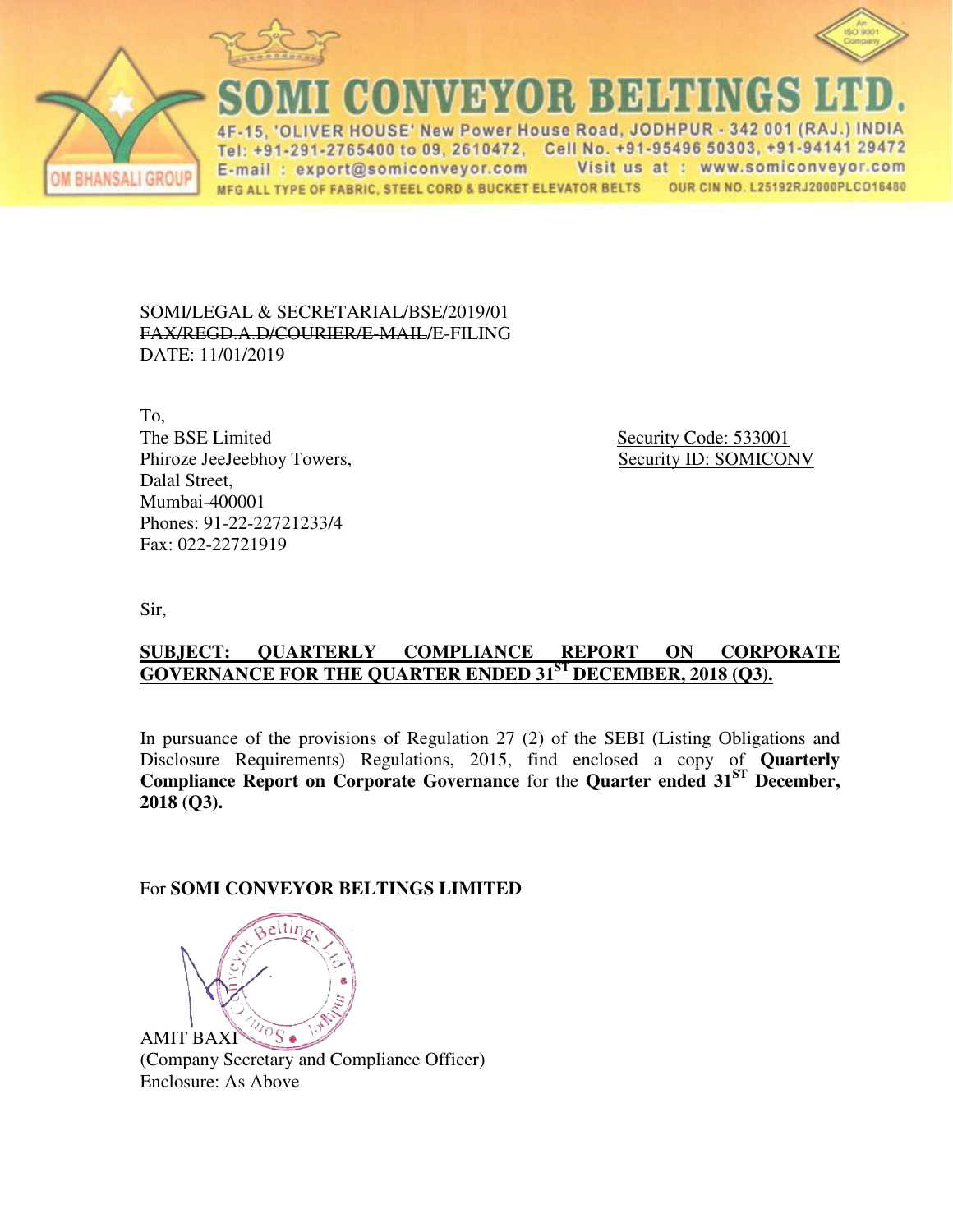

# **SOMI CONVEYOR BELTINGS LIMITED**

 **are about a**  $4F - 15$ , "Oliver House", New Power House Road, Jodhpur Tel.:0291–2765400, 2610472, CIN NO. L25192RJ2000PLC016480

### **ANNEXURE - I**

## **QUARTERLY COMPLIANCE REPORT ON CORPORATE GOVERNANCE UNDER REG. 27(2) OF SEBI (LODR) REGULATIONS, 2015**

- **1. Name of Listed Entity: SOMI CONVEYOR BELTINGS LIMITED BSE: (Security Code: 533001) (Security ID: SOMICONV), NSE: (NSE Symbol: SOMICONVEY) (CIN: L25192RJ2000PLC016480)**
- **2. Quarter ending: 31ST December, 2018 (3rd QUARTER)**

| I.                       | <b>Composition of Board of Directors</b> |                                  |                                                                                                             |                                                                |                                                                 |                                                                                                                                                             |                                                                                                                                                                                                          |                                                                                                                                                                                                                                       |
|--------------------------|------------------------------------------|----------------------------------|-------------------------------------------------------------------------------------------------------------|----------------------------------------------------------------|-----------------------------------------------------------------|-------------------------------------------------------------------------------------------------------------------------------------------------------------|----------------------------------------------------------------------------------------------------------------------------------------------------------------------------------------------------------|---------------------------------------------------------------------------------------------------------------------------------------------------------------------------------------------------------------------------------------|
| <b>Title</b><br>(Mr/Ms.) | Name of the<br><b>Director</b>           | $PAN^s$ & $DIN$                  | Category<br>(Chairperson/<br><b>Executive/Non-</b><br><b>Executive/indep</b><br>endent/<br>Nominee) $^{\&}$ | Date of<br>Appointment<br>in the current<br>term/<br>cessation | Tenure*                                                         | No of<br>Directorship in<br>listed entities<br>including this<br>listed entity<br>(Refer<br><b>Regulation</b><br>$25(1)$ of Listing<br><b>Regulations</b> ) | Number of<br><b>Memberships in</b><br>Audit/<br><b>Stakeholder</b><br><b>Committee (s)</b><br>including this<br>listed entity<br>(Refer<br><b>Regulation 26(1)</b><br>of Listing<br><b>Regulations</b> ) | No of post of<br><b>Chairperson</b> in<br>Audit/<br><b>Stakeholder</b><br><b>Committee held</b><br>in listed entities<br>including this<br>listed entity<br>(Refer<br><b>Regulation</b><br>$26(1)$ of Listing<br><b>Regulations</b> ) |
| Mr.                      | Om Prakash<br><b>Bhansali</b>            | PAN: AAYPB9950G<br>DIN: 00351846 | Executive<br>Director-<br>Chairman-<br>Managing<br>Director                                                 | 29/09/2017                                                     | <b>Not</b><br>Applicable as<br>not a<br>Independent<br>Director | $1$ (One)                                                                                                                                                   | <b>NIL</b>                                                                                                                                                                                               | <b>NIL</b>                                                                                                                                                                                                                            |
| Mr.                      | Vimal<br><b>Bhansali</b>                 | PAN: ADDPB0794Q<br>DIN: 00351851 | Executive<br>Director-<br>Whole-time<br>director                                                            | 29/09/2017                                                     | <b>Not</b><br>Applicable as<br>not a<br>Independent<br>Director | $1$ (One)                                                                                                                                                   | $1$ (One)                                                                                                                                                                                                | <b>NIL</b>                                                                                                                                                                                                                            |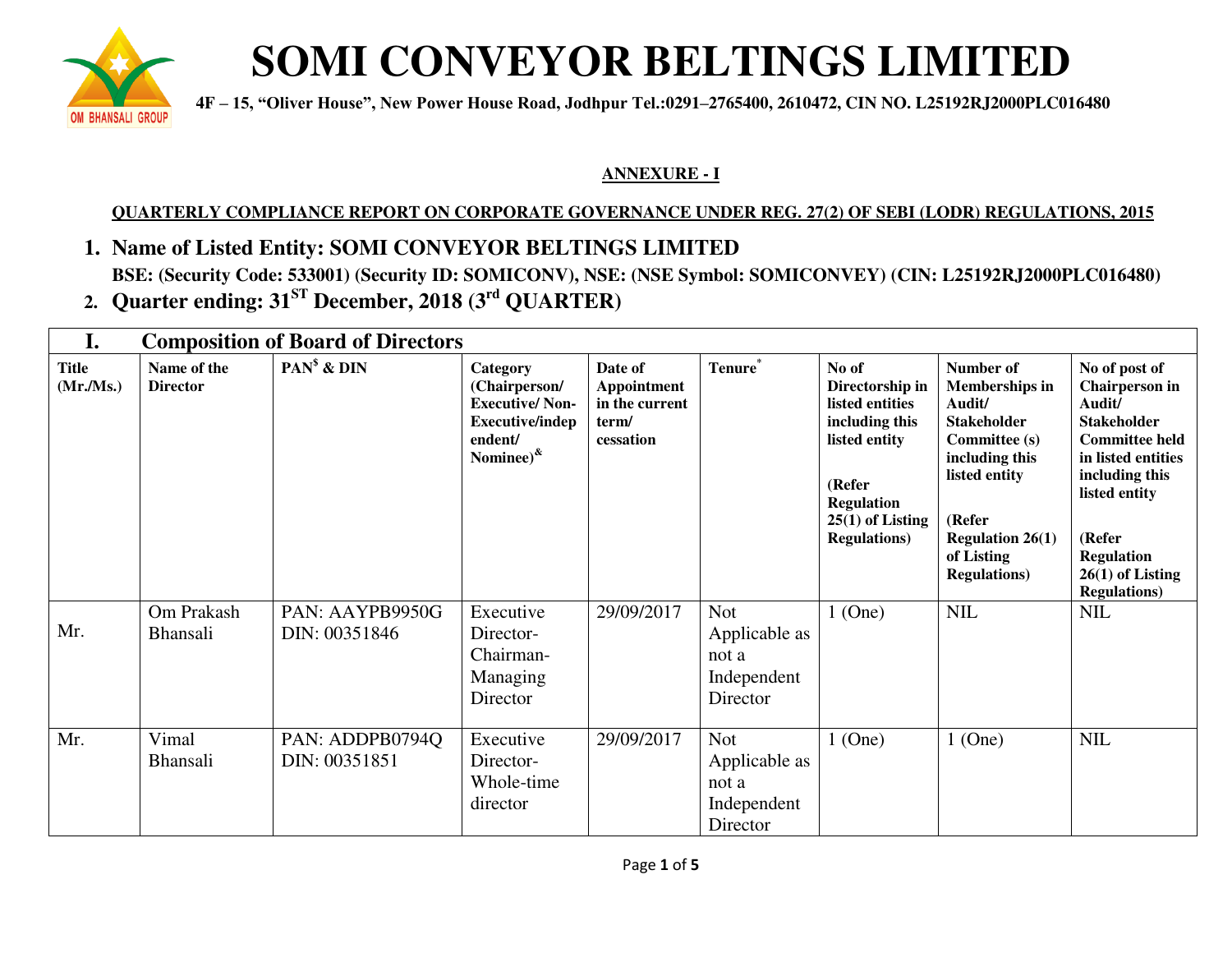| Mr.                                                                                                                                                                                                                                                                                                                                                                                                                                                   | Gaurav<br>Bhansali          | PAN: ADDPB0795R<br>DIN: 00351860 | Executive<br>Director-<br>Whole-time<br>director               | 29/09/2017 | <b>Not</b><br>Applicable as<br>not a<br>Independent<br>Director | $1$ (One) | $1$ (One)  | <b>NIL</b> |
|-------------------------------------------------------------------------------------------------------------------------------------------------------------------------------------------------------------------------------------------------------------------------------------------------------------------------------------------------------------------------------------------------------------------------------------------------------|-----------------------------|----------------------------------|----------------------------------------------------------------|------------|-----------------------------------------------------------------|-----------|------------|------------|
| Mr.                                                                                                                                                                                                                                                                                                                                                                                                                                                   | Mahendra<br>Rakhecha        | PAN: ABBPR6748N<br>DIN: 00648532 | Independent<br>Director-Non<br>Executive<br>Director           | 30/09/2015 | 12 Years 3<br>Months                                            | $1$ (One) | $2$ (Two)  | $1$ (One)  |
| Mr.                                                                                                                                                                                                                                                                                                                                                                                                                                                   | Yogesh<br>Maheshwari        | PAN: AAQPM6696N<br>DIN: 01202089 | Independent<br>Director-Non<br>Executive<br>Director           | 30/09/2015 | 11 Years 11<br>Months and<br>21 Days                            | $1$ (One) | <b>NIL</b> | <b>NIL</b> |
| Mr.                                                                                                                                                                                                                                                                                                                                                                                                                                                   | Sharad<br>Gyanmal<br>Nahata | PAN: ACIPN2323F<br>DIN: 06814502 | Independent<br>Director-Non<br>Executive<br>Director           | 30/09/2014 | 4 Years 10<br>Months and<br>16 Days                             | $1$ (One) | 2(Two)     | $1$ (One)  |
| Ms.                                                                                                                                                                                                                                                                                                                                                                                                                                                   | Surbhi Rathi                | PAN: ARIPR4034N<br>DIN: 07115169 | Women-<br>Independent<br>Director-Non<br>Executive<br>Director | 30/09/2015 | 3 Years 9<br>Months and<br>3 days                               | $1$ (One) | <b>NIL</b> | <b>NIL</b> |
| <sup>\$</sup> PAN number of any director would not be displayed on the website of Stock Exchange<br><sup>&amp;</sup> Category of directors means executive/non-executive/independent/Nominee. if a director fits into more than one category write all categories<br>separating them with hyphen<br>to be filed only for Independent Director. Tenure would mean total period from which Independent director is serving on Board of directors of the |                             |                                  |                                                                |            |                                                                 |           |            |            |

listed entity in continuity without any cooling off period.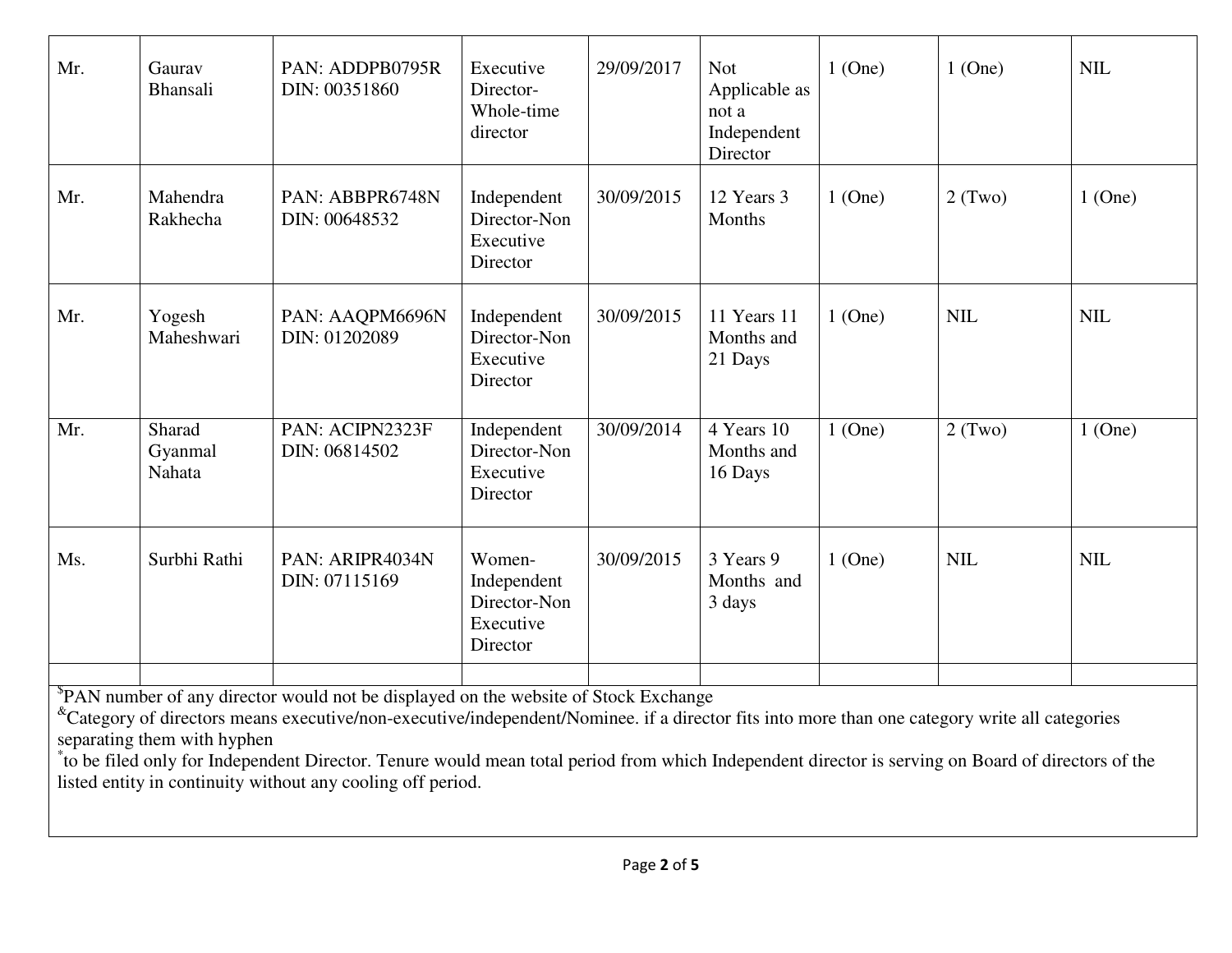| II.<br><b>Composition of Committees</b>                                    |                                  |                                                                                                                                                               |  |  |  |  |
|----------------------------------------------------------------------------|----------------------------------|---------------------------------------------------------------------------------------------------------------------------------------------------------------|--|--|--|--|
| <b>Name of Committee</b>                                                   | <b>Name of Committee members</b> | <b>Category (Chairperson/Executive/Non</b>                                                                                                                    |  |  |  |  |
|                                                                            |                                  | Executive/Independent/Nominee) <sup>\$</sup>                                                                                                                  |  |  |  |  |
| 1. Audit Committee                                                         | 1. Mahendra Rakhecha             | Chairman- Independent Director-Non-Executive Director                                                                                                         |  |  |  |  |
|                                                                            | 2. Gauray Bhansali               | <b>Executive Director- Whole Time Director</b>                                                                                                                |  |  |  |  |
|                                                                            | 3. Sharad Gyanmal Nahata         | Independent Director- Non-Executive Director                                                                                                                  |  |  |  |  |
| 2. Nomination &<br><b>Remuneration Committee</b>                           | 1. Yogesh Maheshwari             | Chairman-Independent Director-Non Executive Director                                                                                                          |  |  |  |  |
|                                                                            | 2. Mahendra Rakhecha             | Independent Director-Non-Executive Director                                                                                                                   |  |  |  |  |
|                                                                            | 3. Sharad Gyanmal Nahata         | Independent Director-Non-Executive Director                                                                                                                   |  |  |  |  |
| 3. Risk Management<br>Committee (if applicable)                            | N.A.                             | N.A.                                                                                                                                                          |  |  |  |  |
| <b>Stakeholders Relationship</b><br>4.<br>Committee                        | 1. Sharad Gyanmal Nahata         | Chairman- Independent Director- Non Executive Director                                                                                                        |  |  |  |  |
|                                                                            | 2. Mahendra Rakhecha             | Independent Director-Non-Executive Director                                                                                                                   |  |  |  |  |
|                                                                            | 3. Vimal Bhansali                | <b>Executive Director- Whole Time Director</b>                                                                                                                |  |  |  |  |
| separating them with hyphen                                                |                                  | <sup>&amp;</sup> Category of directors means executive/non executive/independent/nominee. if a director fits into more than one category write all categories |  |  |  |  |
|                                                                            |                                  |                                                                                                                                                               |  |  |  |  |
| <b>Meeting of Board of Directors</b><br>III.                               |                                  |                                                                                                                                                               |  |  |  |  |
| Date(s) of Meeting (if any)<br>Date(s) of Meeting (if any) in the relevant |                                  | Maximum gap between any two consecutive (in number of days)                                                                                                   |  |  |  |  |
| in the previous quarter<br>quarter                                         |                                  |                                                                                                                                                               |  |  |  |  |
| $14th$ August, 2018                                                        | 14 <sup>th</sup> November, 2018  | 71 Days                                                                                                                                                       |  |  |  |  |
| $03rd$ September, 2018                                                     |                                  |                                                                                                                                                               |  |  |  |  |
| IV.<br><b>Meeting of Committees (Audit Committee Only)</b>                 |                                  |                                                                                                                                                               |  |  |  |  |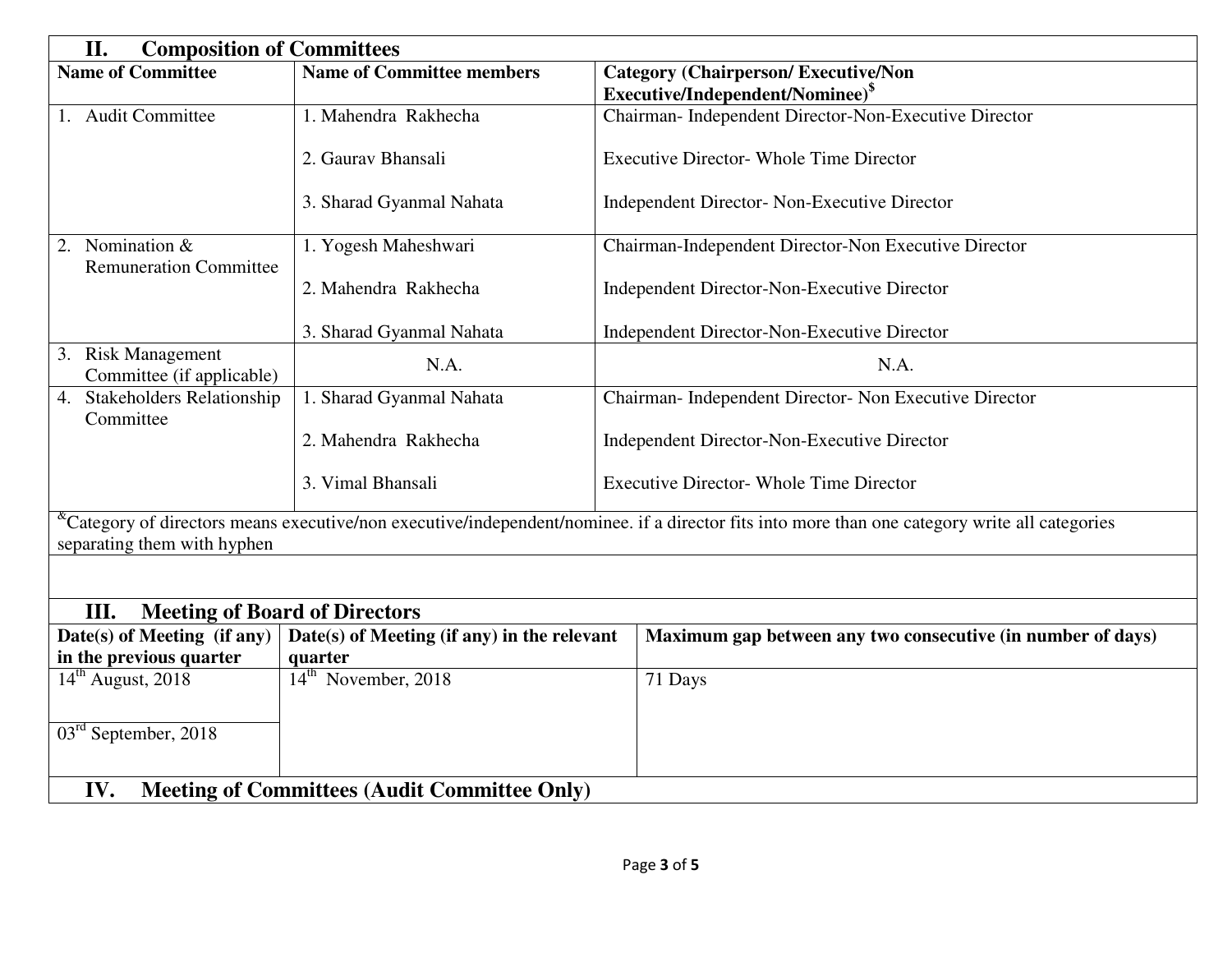| Date(s) of meeting of the                                                                                                                                           | Whether                                                                                                                                         | Date(s) of meeting of | Maximum gap between any two consecutive meetings in number                                                                                       |  |  |  |  |  |
|---------------------------------------------------------------------------------------------------------------------------------------------------------------------|-------------------------------------------------------------------------------------------------------------------------------------------------|-----------------------|--------------------------------------------------------------------------------------------------------------------------------------------------|--|--|--|--|--|
| <b>Audit committee in the</b>                                                                                                                                       | requirement of                                                                                                                                  | the committee in the  | of days <sup>®</sup>                                                                                                                             |  |  |  |  |  |
| relevant quarter                                                                                                                                                    | <b>Quorum</b> met                                                                                                                               | previous quarter      |                                                                                                                                                  |  |  |  |  |  |
|                                                                                                                                                                     | (details)                                                                                                                                       |                       |                                                                                                                                                  |  |  |  |  |  |
| $14th$ November, 2018                                                                                                                                               | Yes, All the Three                                                                                                                              | $14th$ August, 2018   | 91 Days                                                                                                                                          |  |  |  |  |  |
|                                                                                                                                                                     | Members were                                                                                                                                    |                       |                                                                                                                                                  |  |  |  |  |  |
|                                                                                                                                                                     | present                                                                                                                                         |                       |                                                                                                                                                  |  |  |  |  |  |
|                                                                                                                                                                     |                                                                                                                                                 |                       | This information has to be mandatorily be given for audit committee, for rest of the committees giving this information is optional              |  |  |  |  |  |
|                                                                                                                                                                     |                                                                                                                                                 |                       |                                                                                                                                                  |  |  |  |  |  |
|                                                                                                                                                                     |                                                                                                                                                 |                       |                                                                                                                                                  |  |  |  |  |  |
| V.<br><b>Related Party Transactions</b>                                                                                                                             |                                                                                                                                                 |                       |                                                                                                                                                  |  |  |  |  |  |
| <b>Subject</b>                                                                                                                                                      |                                                                                                                                                 |                       | <b>Compliance status (Yes/No/NA)</b> refer note below                                                                                            |  |  |  |  |  |
| Whether prior approval of audit committee obtained                                                                                                                  |                                                                                                                                                 | N.A.                  |                                                                                                                                                  |  |  |  |  |  |
| Whether shareholder approval obtained for material                                                                                                                  |                                                                                                                                                 | N.A.                  |                                                                                                                                                  |  |  |  |  |  |
| <b>RPT</b>                                                                                                                                                          |                                                                                                                                                 |                       |                                                                                                                                                  |  |  |  |  |  |
| Whether details of RPT entered into pursuant to                                                                                                                     |                                                                                                                                                 |                       |                                                                                                                                                  |  |  |  |  |  |
| omnibus approval have been reviewed by Audit                                                                                                                        |                                                                                                                                                 | N.A.                  |                                                                                                                                                  |  |  |  |  |  |
| Committee                                                                                                                                                           |                                                                                                                                                 |                       |                                                                                                                                                  |  |  |  |  |  |
| <b>Note</b>                                                                                                                                                         |                                                                                                                                                 |                       |                                                                                                                                                  |  |  |  |  |  |
|                                                                                                                                                                     |                                                                                                                                                 |                       | In the column "Compliance Status", compliance or non-compliance may be indicated by Yes/No/N.A. For example, if the Board has been               |  |  |  |  |  |
|                                                                                                                                                                     |                                                                                                                                                 |                       | composed in accordance with the requirements of Listing Regulations, "Yes" may be indicated. Similarly, in case the Listed Entity has no related |  |  |  |  |  |
| party transactions, the words "N.A." may be indicated.                                                                                                              |                                                                                                                                                 |                       |                                                                                                                                                  |  |  |  |  |  |
| 2. If status is "No" details of non-compliance may be given here.                                                                                                   |                                                                                                                                                 |                       |                                                                                                                                                  |  |  |  |  |  |
|                                                                                                                                                                     |                                                                                                                                                 |                       |                                                                                                                                                  |  |  |  |  |  |
|                                                                                                                                                                     |                                                                                                                                                 |                       |                                                                                                                                                  |  |  |  |  |  |
|                                                                                                                                                                     |                                                                                                                                                 |                       |                                                                                                                                                  |  |  |  |  |  |
| <b>Affirmations</b><br>VI.<br>1. The composition of Board of Directors is in terms of SEBI (Listing obligations and disclosure requirements) Regulations, 2015: YES |                                                                                                                                                 |                       |                                                                                                                                                  |  |  |  |  |  |
| The composition of the following committees is in terms of SEBI (Listing obligations and disclosure requirements) Regulations, 2015.<br>2.                          |                                                                                                                                                 |                       |                                                                                                                                                  |  |  |  |  |  |
| a. Audit Committee: YES                                                                                                                                             |                                                                                                                                                 |                       |                                                                                                                                                  |  |  |  |  |  |
| Nomination & remuneration committee: YES                                                                                                                            |                                                                                                                                                 |                       |                                                                                                                                                  |  |  |  |  |  |
| Stakeholders relationship committee: YES                                                                                                                            |                                                                                                                                                 |                       |                                                                                                                                                  |  |  |  |  |  |
| d. Risk management committee (applicable to the top 100 listed entities) (NOT APPLICABLE)                                                                           |                                                                                                                                                 |                       |                                                                                                                                                  |  |  |  |  |  |
| The committee members have been made aware of their powers, role and responsibilities as specified in SEBI (Listing obligations and disclosure                      |                                                                                                                                                 |                       |                                                                                                                                                  |  |  |  |  |  |
| requirements) Regulations, 2015 : YES                                                                                                                               |                                                                                                                                                 |                       |                                                                                                                                                  |  |  |  |  |  |
| 4.                                                                                                                                                                  | The meetings of the board of directors and the above committees have been conducted in the manner as specified in SEBI (Listing obligations and |                       |                                                                                                                                                  |  |  |  |  |  |